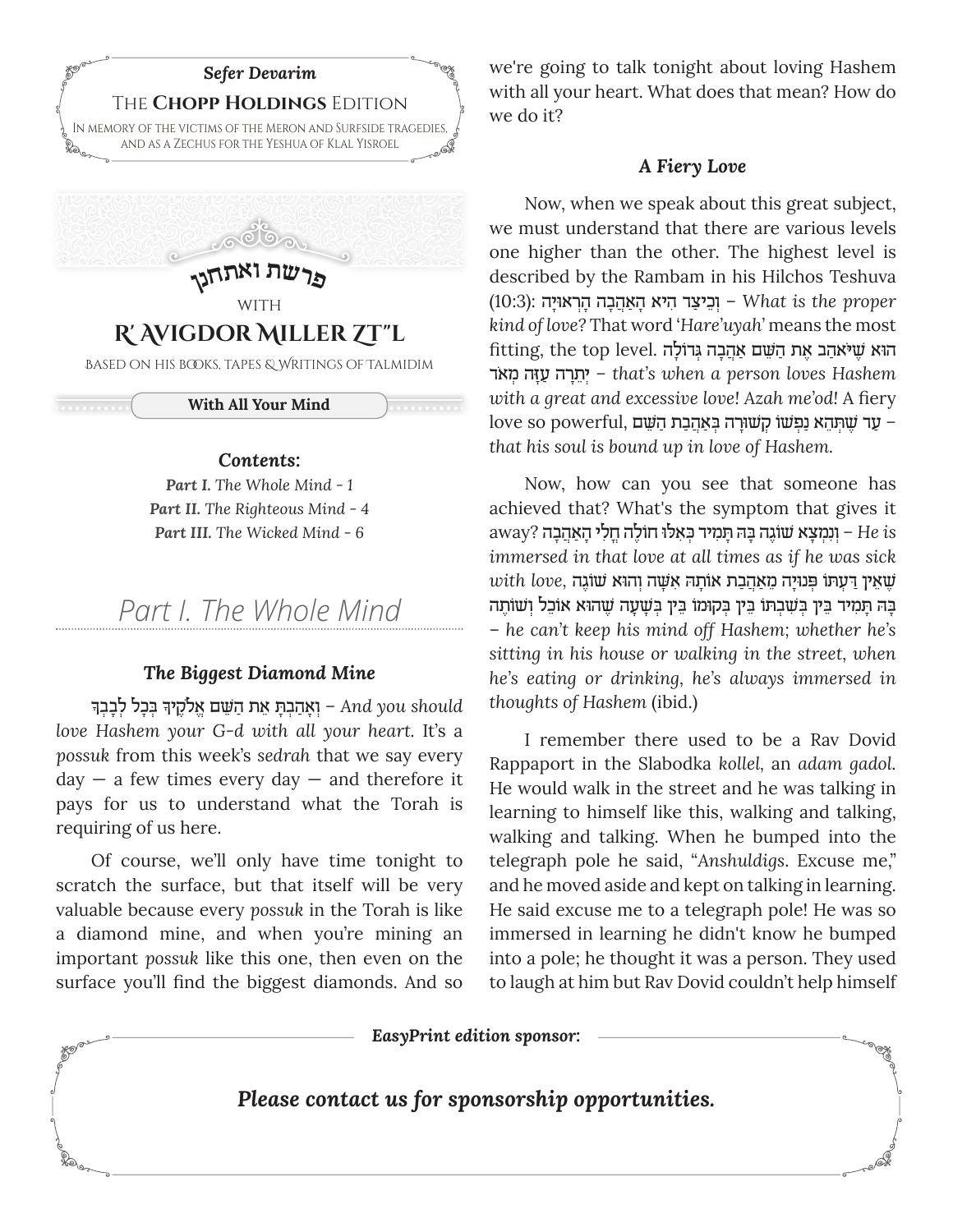– he couldn't keep his mind off the Torah; he was lovesick.

over Hashem and immersed in thoughts about Him always.

### *Intoxicating Love*

And that, says the Rambam, has always been the model of one who loves Hashem. The Gemara (Shabbos 88a) tells us a story about Rava. In those days they sat on the ground when they were studying Torah and so he was sitting on his feet and learning. And as he was studying, in his enthusiasm he bounced up and down and he didn't notice that he was pressing on his thumb. As he bounced, each time a spurt of blood came out of his thumb. And he didn't feel it. Because he had such an enthusiasm, such a delirious ecstasy in the love of Hashem's Torah, he wasn't aware of the pain.

And that is cited by the Gemara as an example of יִבְאֲהֲבָרָה תִּשְׁגֶּה תָמִיד – he was so engrossed in the love of Hashem by means of His Torah that he was oblivious of his surroundings. And that has always been the model for our people, what we aspire to – an *ahavas Hashem* of intoxication; to be drunk with love of Hashem.

### *A Goal for Everyone*

And the Rambam tells us that it's not a *middas chasidus,* an optional way of forging ahead in the service of Hashem. It doesn't say in our *possuk,* "If you want to be a *chossid* then you should love Hashem with all your heart." Oh no! This great ideal, this grand obsession, is a command upon all of us – men and women, boys and girls alike.

And so we should at least *aspire* to it – "Maybe someday I'll arrive there and I'll love Hashem *bechol levavi,* with all my heart." Now *that's* an aspiration! Achieving a heart that loves Hashem! Whether you're doing it or not, at least it should be a picture before our eyes, the great mountain you hope to climb someday – and there on top is the great summit, the grand ideal of *v'ahavta es Hashem Elokecha bichol levavcha,* being lovesick

## *Heart and Brain*

Now, before we go on we'll translate the word *levavcha* so there shouldn't be any ambiguity about the terms. In scripture when you wish to denote thought, you always say heart. You never say brain. You never say mind. You never say head. In Torah vernacular all thinking is with the *lev*.

Now, why that is so is not difficult to understand. It's because the brain doesn't have the reactions of the emotions – it's only a mathematical machine, a calculator. But when we want to love Hashem we don't want it to be with cold logic. Of course it means logic too but the cold logic of the brain must be translated into warm impulses in order to have some reality in life.

You know that today when a person makes a statement there's a machine that can detect his candor, his honesty. The lie detector machine will indicate how his pulse is reacting while he's saying the words. So we see that even though a man may make a statement that he logically prepared with his intellect, yet his heartbeat reacts to that in a certain way and he cannot conceal it.

### *Rejecting Rhetoric*

If a person is a cold philosopher, a stoic who is capable of uttering grand banalities, noble statements that are remote from his own emotions, the Torah language doesn't care for such people.

Only a man who *lives* his ideals is respected. That's why all the great men of our past were revered only for personifying their ideals. For formulating rhetoric, smooth and polished phrases, no one was given any honor. Even Josephus, although he was a man of polished phrases and a master in Greek rhetoric, he writes that among us we don't give honor to orators and writers, only to men of virtue and wisdom (Antiquities XVIII 1:3).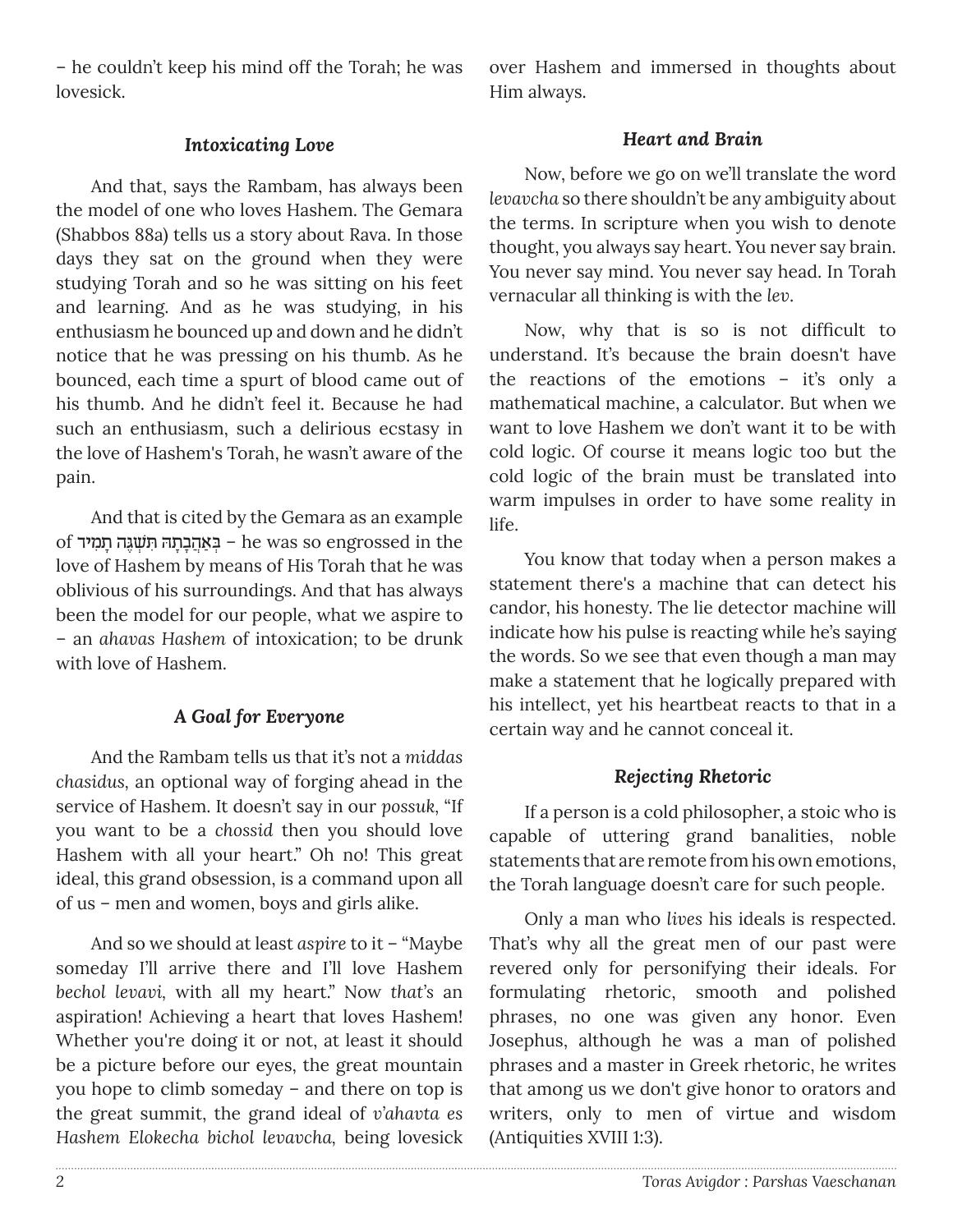And so, that's the *pashtus* of the *possuk;* to love Hashem means that you should utilize all of your thoughts to love Him – but it's thinking that's backed up with a heartbeat; it's concentrated and energetic thought backed by convictions and emotions.

## *More Than Just Rules*

Now this may seem an extreme demand. We would like to be loyal Jews by performing certain precepts; by doing everything and living in a kosher, decent, Jewish manner. But now we're beginning to understand that when we talk about being a Jew it's not only being a Jew with your hands and your feet. Surely you have to have Jewish hands. You *must* put on *tefillin*. Surely you have to have Jewish feet. You *must* to go to the synagogue. You have to go to kosher places. אם ָּתְשִׁיב מִשְׁבַּת רְגֵלֹךְ; you have to turn back your foot on Shabbos (Yeshaya 58:13); Shabbos you don't go.

You have to have everything Jewish, even Jewish eyes. You look only at kosher things. You have to have a Jewish stomach and a Jewish mouth. No question about it. You cannot talk about things that a Jewish mouth doesn't say. A Jew can't say dirty words. *Nivul peh,* bad language, is a very big sin among Jews.

But of all the things you must have, more than a Jewish mouth and Jewish hands and Jewish feet, you must have also a *yiddishe kop.* That's what makes a Jew – a Jewish head – a head filled with good thoughts. Of all the things that are required, the one that counts most is *bechol levavcha,* the Jewish head.

# *Sage Instruction*

It's too much work? Well, it's like all things – the more you put in, the more you'll take out. It's like making money; it depends how much time you want to give. You want to work three hours a day? Probably you'll make less money. If you want to go all out for money, so you spend more than eight hours a day and you'll make more money in

most cases. The one who wants to succeed in this career of loving Hashem should know that the more he's going to devote his mind to the subject, the greater a man he's going to become.

Now, the question for all of us  $-$  I'm speaking to myself too – is what do we do about this? Just to say "love Hashem," we need more than that. How do we start climbing this mountain?

And so we go back to the words of the Torah and we'll see that our sages found for us a path up this mountain in the *possuk* itself. We look at the  $\rm{words}$  וְאָהַבְתְּ אֵת הַשֵּׁם אֱלֹקֶיךָ בְּכְל לְבְבְרָ ָsomething interesting: Why doesn't it say בְּכָל לִבֶּךָ – with one beis? Why does it say ?

# *Two Elements*

It's a good question because everything we've said till now is included in the word בְּבְל לִבֶּךְ. That would have been enough – we'd understand that we have to make it our goal to love Him with all of our mind in a way that is backed up by emotion. But instead of one *beis,* it's two.

Now, we know that in our Torah whenever a word or a letter is repeated it is for the purpose of emphasis – it comes to tell us something more.

And so our sages tell us that the double *beis* intensifies the meaning of the word  $-$  instead of loving Hashem with one heart, you love Him with two hearts. And our sages explain it as follows: You should train yourself to love Hashem בִּשְׁנֵי יְצְרֶיךָ, with your two inclinations, בִּיֵצֵר הַטׂוֹב וּבִיַצֵר הַרַע with the good inclination, that's the *yetzer hatov,* and with the other inclination, that is the *yetzer hora*. That's what the two *beises* are telling us.

That's already a path to start climbing up the mountain! Instead of just imagining that one day, maybe in the far off future you'll fulfill this *mitzvah*  of loving Hashem, our sages are giving us a path forward that all of us can begin walking on today. And so, if we'll study this method of utilizing these two great agents, the *yetzer hatov* and the *yetzer hora*, we'll begin climbing the mountain of *Ahavas Hashem.*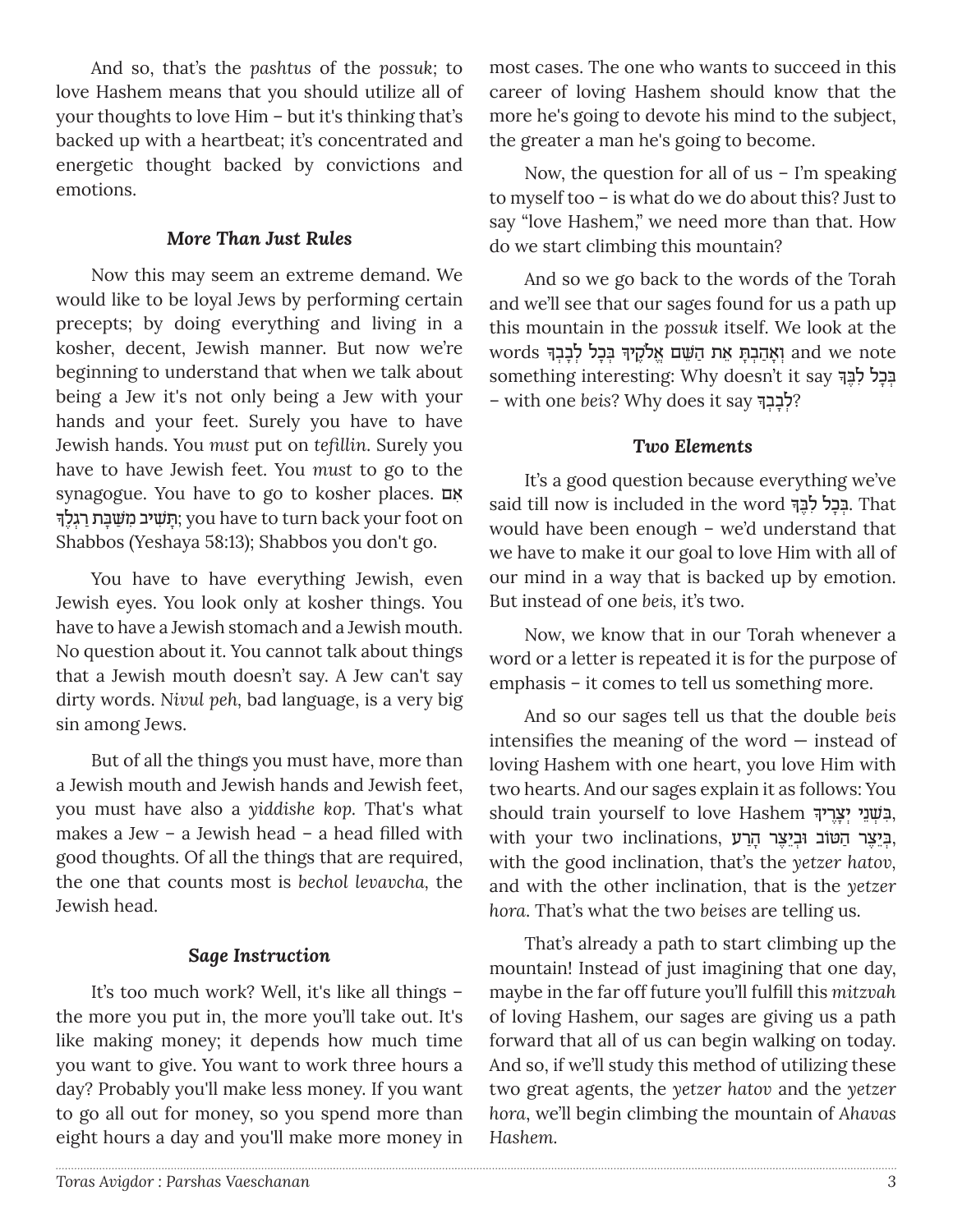# *Part II. The Righteous Mind*

# *The Unmentioned One*

Now, we'll start with the *yetzer hatov*, the good inclination. What is the *yetzer tov*? It's a question we must answer because if we are commanded to love Hashem with the good inclination, we have to know what it is before we can use it. And that's a problem because the *yetzer tov* is never mentioned.

Even if you'll go to places where these things are spoken about, you'll listen to rabbis talking it's always the *yetzer hora* who is mentioned. Maybe it's not stylish to talk about him today either but if at all, he is the one mentioned.

The truth is that the rabbis are not at fault because they *yetzer tov* is not spoken about *anywhere.* In our literature, the *yetzer hora* is personified frequently – many times there are stories in which he appears in the form of a personality like the Satan, like an angel who speaks to people in order to lure them towards forbidden things. In the book of Iyov it is related how the *satan* appeared to speak against Iyov. In the Talmud we find many stories like that where the *yetzer hora* is depicted as a personality and a spokesman.

But it's interesting that we don't find the *yetzer tov* speaking to anybody; the *yetzer hatov* is never depicted – he's never personified. We have to understand that. Here is a *yetzer hora* so it seems that the *yetzer tov* is on the other side, a counterpart, but actually it's not so. The *yetzer tov* is never described. What is it?

### *The Wisdom Within*

And the answer is that the *yetzer tov* is a mysterious quality which we possess within ourselves. It's the quality of wisdom, a great native wisdom that comes from within. In English it's called conscience, but I don't want to make it small by using that word because when you attach that word to it, immediately it means nothing. But in

the ancient times conscience had a great meaning; it derives from the Latin word *con science*, 'with knowledge' – it means a native wisdom that derives from the human mind. That's the Yetzer Hatov!

Shlomo Hamelech described it (Mishlei 20:5) as follows: מִיִּם עֲמַקִים עֲצָה בְלַב אִישׁ - Wisdom, is a deep fountain in a man's mind. *Amukim* means it's very very deep; actually it's endless. Where did man get this endless fountain of understanding?

You remember when Hakodosh Boruch Hu created man, He didn't make him like He made all other creatures by means of a command – it states "He breathed into Man the breath of life." Now why did Hakodosh Boruch Hu have to breathe into man? What's wrong with commanding Man to come into existence the same way He commanded monkeys to be made?

And so the Ramban quotes the *possuk,* ם≈˘ּׁ הַ כיּƒ יְהֵן חָכְמָה מִפִּיו דַעַת וּתְבוּנָה <sup>−</sup> From Hashem's mouth *comes chochma, daas, us'vunah;* all forms of understanding were breathed into a man from Hashem. מאן דּנַפח מדילה נפח *ש When* you breathe *into somebody you are breathing from yourself,* and so when Hashem breathed into man, He put into him the Divine wisdom. It's there, way down, like a deep oil well and it's waiting for the lucky man who will come along and find some way of getting it to gush forth. יְאִישׁ – It's deep waters, **וְאִי** נהָּל¿"∆יƒ ˙נוָבוּ¿˙ ּ – *and the man of understanding draws them forth (ibid.).*

### *Uncovering The Yetzer Tov*

Now, that's a Torah teaching which today is negated by the outside world because they look at man as an animal, and an animal has no innate wisdom without his instincts. And therefore more than ever before it's important to come back to this great principle of *mayim amukim b'lev ish,*  that every human being is a wellspring, a deep fountain of wisdom. Only that we have to bring it forth. You have to lower a bucket into your mind and draw forth that wisdom of the *yetzer tov*, that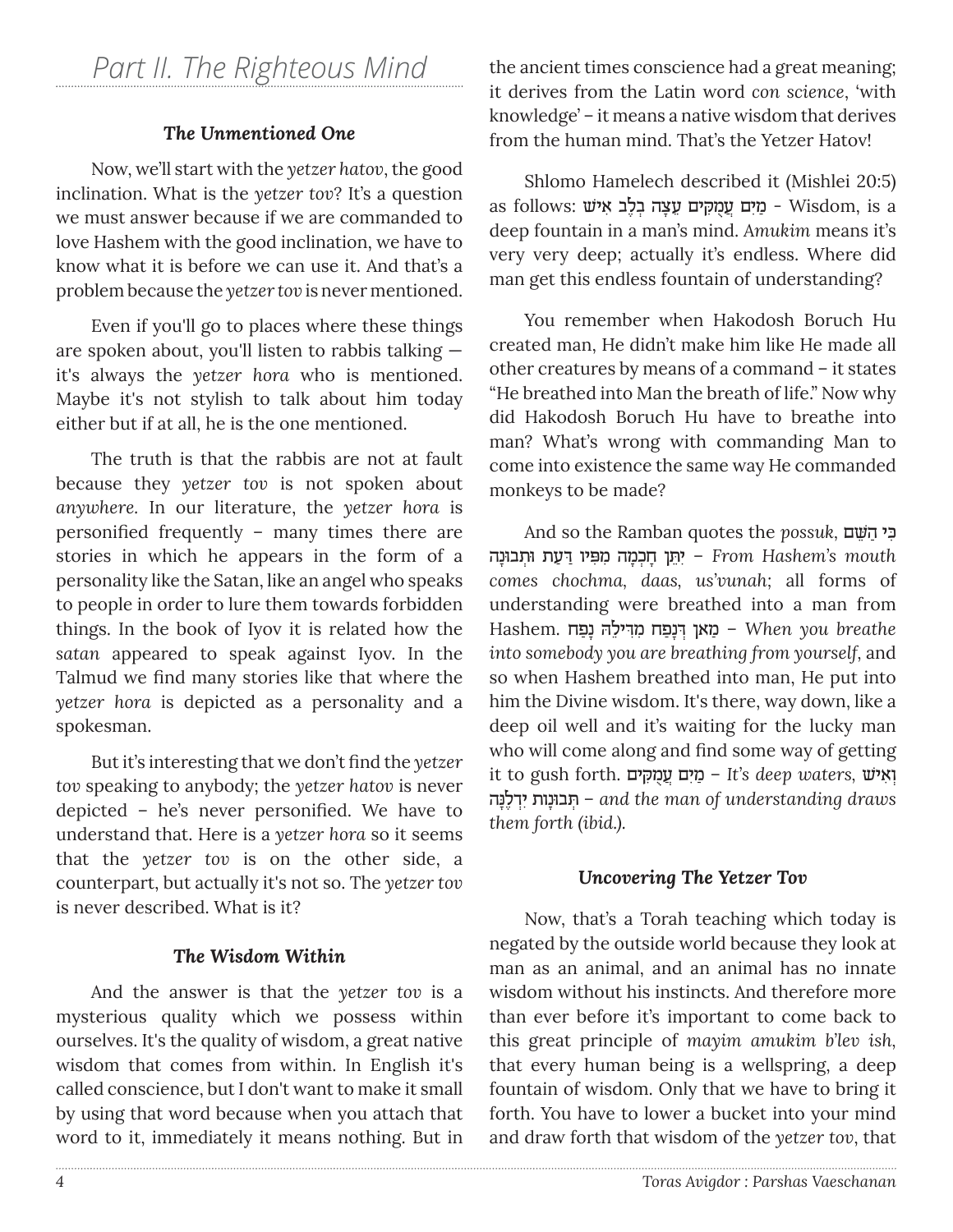perfection of achieving *ahavas Hashem*, that is concealed deep within.

How do you lower a bucket and bring forth this depth of greatness that is inside of you? By means of thinking. Thinking! To love Hashem with the *yetzer tov* means to summon your abilities and draw forth from the depths of your natural wisdom all the thoughts that will help you love Hashem.

## *Healthy Love*

Suppose a person will make it his business to consider the gifts that Hakodosh Boruch Hu bestows upon him. Let's say you weren't born deaf or you weren't born dumb; you can speak. Whereas you look around and you see there are so many people who must talk with their hands and so many who cannot hear. Some people were born with startling defects that make them uncomfortable to be displayed in public; some people remain home all the time; they are embarrassed because of their blemishes. And you are an ordinary person without these faults.

Now, most people never loved Hashem for that. Of course not, because they never thought to draw forth this wisdom from their minds. But if you would look into the depths of your heart and begin to consider how fortunate you are, you are going to have a gusher; you will open up a fountain of gratitude and you will begin to love Hashem with a very intense fervor for rescuing you, for sparing you from all the tribulations that many people in this world must endure.

If a person will live this way and think, "How many people don't have what I possess! A normal body!" You have no blemish; you have no big defect on your face, you are not crippled in any limb. It's a remarkable thing; there are so many places where *chas v'shalom* it could have happened. The fact is, even superficially there are hundreds of spots where a blemish could have been. And inside, there are thousands upon thousands of possibilities *chas v'shalom*. A lack of a miniscule enzyme is

enough to change a person's nature and to have a big effect on his life.

So when a person thinks about these things which he was spared, from the depths of his heart there gushes forth a very great love to Hashem. Of course you have to do it, not merely theorize. Try it; say "I love You Hashem for making me normal, for making me healthy". And you consider it, and little by little it begins to flow a fountain, and it turns into a river, a river of love for Hashem. And that is loving Hashem with the *yetzer hatov*, with the *seichel*.

# *An Excellent World*

And we don't love Hashem only for that, for our health. Once you get the knack of it you'll begin loving Him for everything because everything that He gives us is so very good. You know how I know that? At the beginning of the Torah it states יַיֲרָא אֱלֹקים אֶת כָּל אֲשֶׁר עָשָׂה וְהִנֵּה טוֹב מְאֹד − Hashem saw all that He had created and behold it was very good. That is a remarkable thing! Why do we have to be told that it was very good? You think He had to take a look, to see if He approved of what He created?! If He made it; of course it's good.

The answer is, the *possuk* tells us this because most people don't think so. Go now to the world and tell them everything is very good. They are griping at everything. The unthinking masses are unhappy people; they always have complaints – "It's rainy," "It's too hot," "It's too cold." If you listen to people on the street you wouldn't know it's a *tov me'od* world. And therefore the Torah tells us what Hashem thinks about the world He made; He gave his *psak* — Everything that He created is very very good! It's an excellent world; it's full of happiness.

# *Happiness of Heat*

Here is a man who comes home, and he has to go through the kitchen in order to go let's say to the bathroom, and the oven is on; it's hot! So he tells his wife "What? In this hot weather you're cooking?" So she says "Yes, dear. I'm going to turn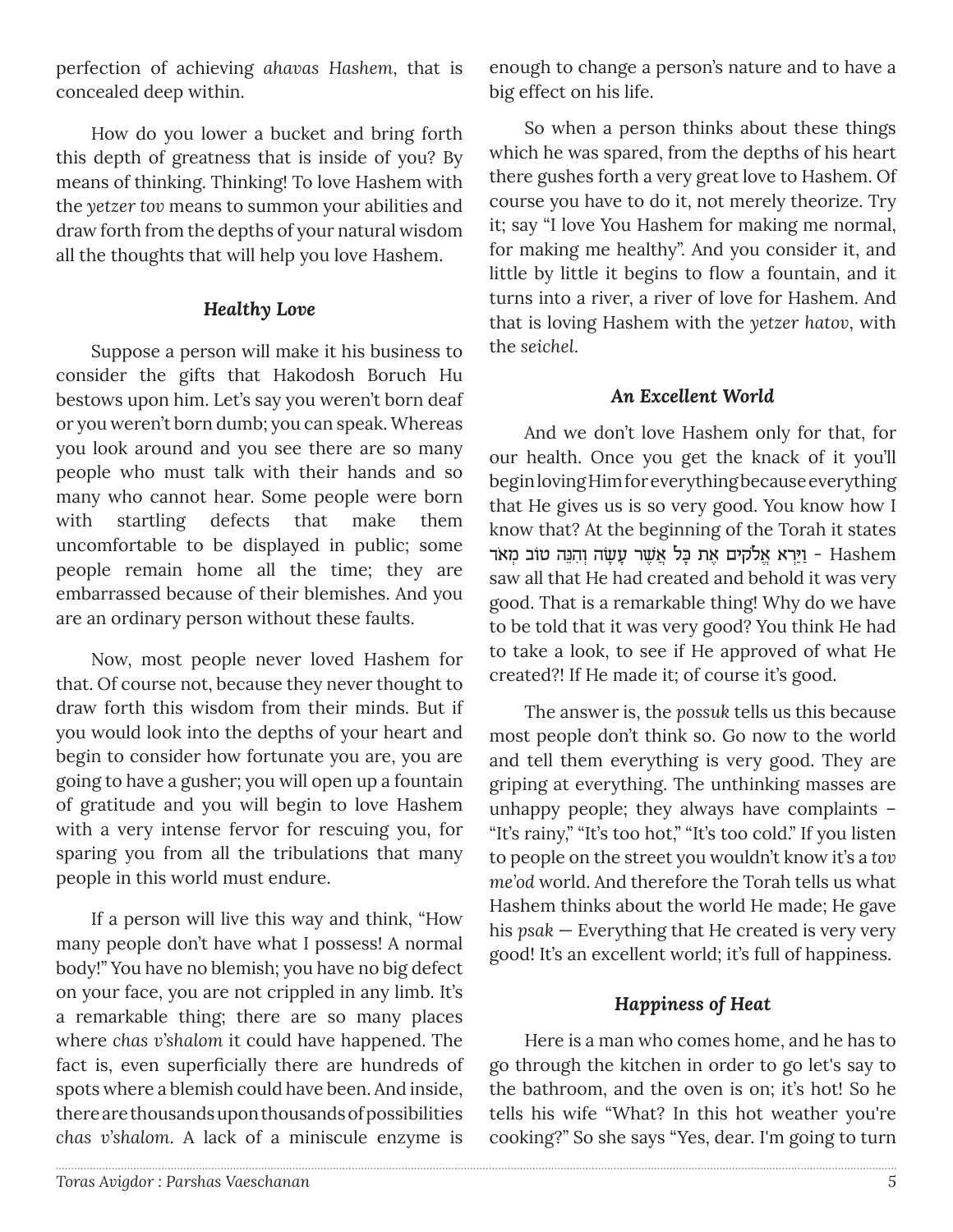it off." She turns it off. When he comes out of the bathroom, he says "Is supper ready?" She says "no".

And so in September all the ripe red apples are out on the stands. How does an apple become red and juicy and sweet? It's only because Hakadosh Baruch Hu turns on the oven. The summer is the kitchen that ripens these delicious fruits that we're going to eat all winter. And therefore are we going to complain because of the good times that are waiting for us? Summer is the time when all the fun for the ensuing year is being prepared.

Now that's only one aspect of the heat. The truth is there's much more to it; people who have a tendency to arthritis, they love the summer because the sun bakes their old bones and it bakes the pain out of their bones. Wintertime, they're reminded of the good old days that they had last August when the sun was making things comfortable. Now they're taking aspirins to make up for the sun.

And so there are many compensations. Our knowledge of medicine today, although it made great leaps in the last 75 years, but it's nothing compared to what will be known in the next 75 years. And so some day people will realize that the winter is good for us and the summer is good for us, and each season brings blessings of its own.

### *Wonderful Water*

Now, these words fall flat on our ears when we hear them. It could be that you nod in agreement but actually you're not convinced yet. And that's because we're not thinkers! *Bichol levavcha* means that Hashem wants us to think! One of the most important ways of drawing forth bucketfuls of *ahavas Hashem* is to think about this world, to consider the fact that this world is crammed with delectable and enjoyable things.

There are so many things in the world. You have water to drink, that glorious elixir of life. It is clear of all the dirt that they put in soda water; the dirt and the coloring. Pure water! It's life giving. It causes your eyes to sparkle. It causes your joints

to be lubricated. It gives you 65% of your body weight. It helps you cool off in summer time because you begin perspiring and the water evaporates and cools you off. It's the vehicle that causes your blood to flow through your blood vessels; otherwise the blood would congeal, would thicken. Water, that is life itself! Water causes the process of creating starches by the action of the sun upon the chlorophyll. It is water that is the catalytic agent. Water is everywhere.

Now, when you understand that all that Hashem did is very good, the world is full of good things, then you begin looking at the world in a different way and you will begin loving Hashem for the water. You will begin loving Hashem for the food. You will begin loving Hashem for your clothing.

The truth is we have to love everything because Hakodosh Boruch Hu intended all of these things as gifts; they are all really good. And once a man gets that into his head, this lesson of the Torah will transform his life into one long pian, a lyric of thanksgiving and praise and happiness. There is no end to the implications of this vast teaching! No end to the love of Hashem that we are capable of drawing forth from within ourselves by means of the Yetzer Tov.

# *Part III. The Wicked Mind*

# *Loving by Breaking*

Now, before we go home we'll try to tackle the second beis of the word  $\frac{1}{2}$ לְבְבְךּ $\frac{1}{2}$  – it's the subject of loving Hashem with your *yetzer hora.* Of course, right away the question arises, how is that possible*?* What does it mean to love Hashem with the evil inclination?

There are a few *peirushim* on this and they're all true but we'll begin with one of them, something that's practical for all of us.

Here's a woman who has a mean nature; she's a tough lady and because her *yetzer hora* has been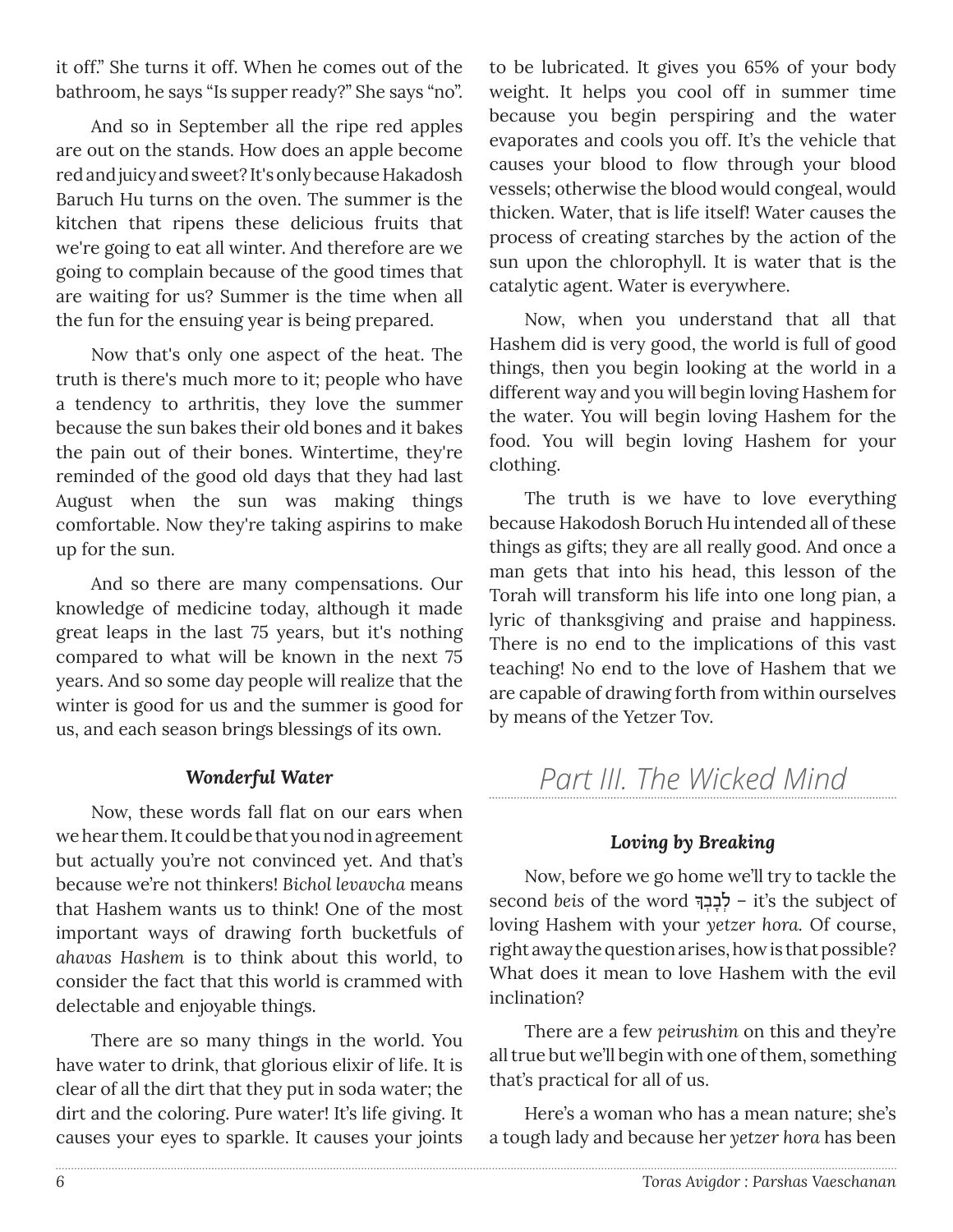left unchecked for years she has a habit of belittling her husband or saying biting words. And she feels she cannot restrain herself; the *yetzer hora* has full control over her.

So she has to think, "Am I fulfilling my obligation of loving Hashem with all of my heart? I say these words every day, but am I even trying?!" And so she embarks on a program. "I'm going to get busy loving Hashem now by means of trying to break my *yetzer hora;* by quashing my bad *middos.*"

# *A Period of Niceness*

How do you do that? You have to take counsel with yourself: "When is the time that I'm most liable to let my tongue go?" Let's say she knows that when her husband comes back from work and she is tired and exasperated from being with the children all day long, that's when she sometimes lets go with a barb at him. So she makes a plan; "When my husband comes home today, I'm going to show my love to Hashem by controlling my *yetzer hora*; I'm going all out for Hashem!"

And now she's prepared. As she hears him unlocking the front door, she steels herself and says, "I am making a *shvuah* that for the next fifteen minutes, I won't say anything unkind." She should swear! Fifteen minutes you can risk. And for those fifteen minutes, she's all sugar and spice and everything nice. It's a quarter of an hour of loving Hashem! Don't disdain that – it's a tremendous achievement!

# *Training Yourself*

Or if the husband is the kind who comes home embittered from the office and delivers a blast at his wife, "Why isn't the house cleaned up," or "Why isn't supper ready," or something else. He also has to make a program of loving Hashem by means of his *yetzer hora*. The evil inclination of anger and arrogance and dissatisfaction is going to be his ladder to climb the rungs of *ahavas Hashem*. "Out of love for you Hashem, I'm going to do one of the hardest things that a man can do in this world – I'm going to break my bad *middos*."

So as he is fumbling with the doorknob, let him stop for a moment and say, "I take upon myself in the next half hour just to keep quiet. No matter what my wife will say, I am not going to say anything mean. If I can't say anything kindly, I will keep my mouth shut." For a half hour.

Of course after the half hour he will let go! But that's a good beginning because for a half hour he loved Hashem with his *yetzer hora.* After that, maybe next week, he might increase it to an hour; he might add on the mornings too. It's a good idea by the way, to love Hashem in the morning too. Of course Shabbos is a problem! You're home all day long with your wife on Shabbos – now that's a big job! But you can do it; slowly but surely you can train yourself.

# *Opportunities for Love*

Now, I say wife and husband because that's the most common opportunity to express your love for Hashem by overcoming your bad traits. But it applies to everyone. Anyone who means business will find many opportunities to overcome his negative qualities of character.

Some people don't get along with their neighbors. Some people have friction with members of their family; they dislike their relatives – some even dislike their fathers and mothers. Maybe your mother-in-law is difficult – she'll say *you're* the difficult one. Your coworkers or your c*haveirim* in the yeshiva. All of these interactions are opportunities to go out to battle against the *yetzer hora* because of our love for Hashem.

And by the way, little by little you'll change your nature too. Don't be discouraged; if you begin practicing, it's remarkable how different people can become when they take this program seriously. In the course of years you become somebody entirely different; you won't be recognized anymore. And you'll be happier too! But most important of all is the reason you're doing it. When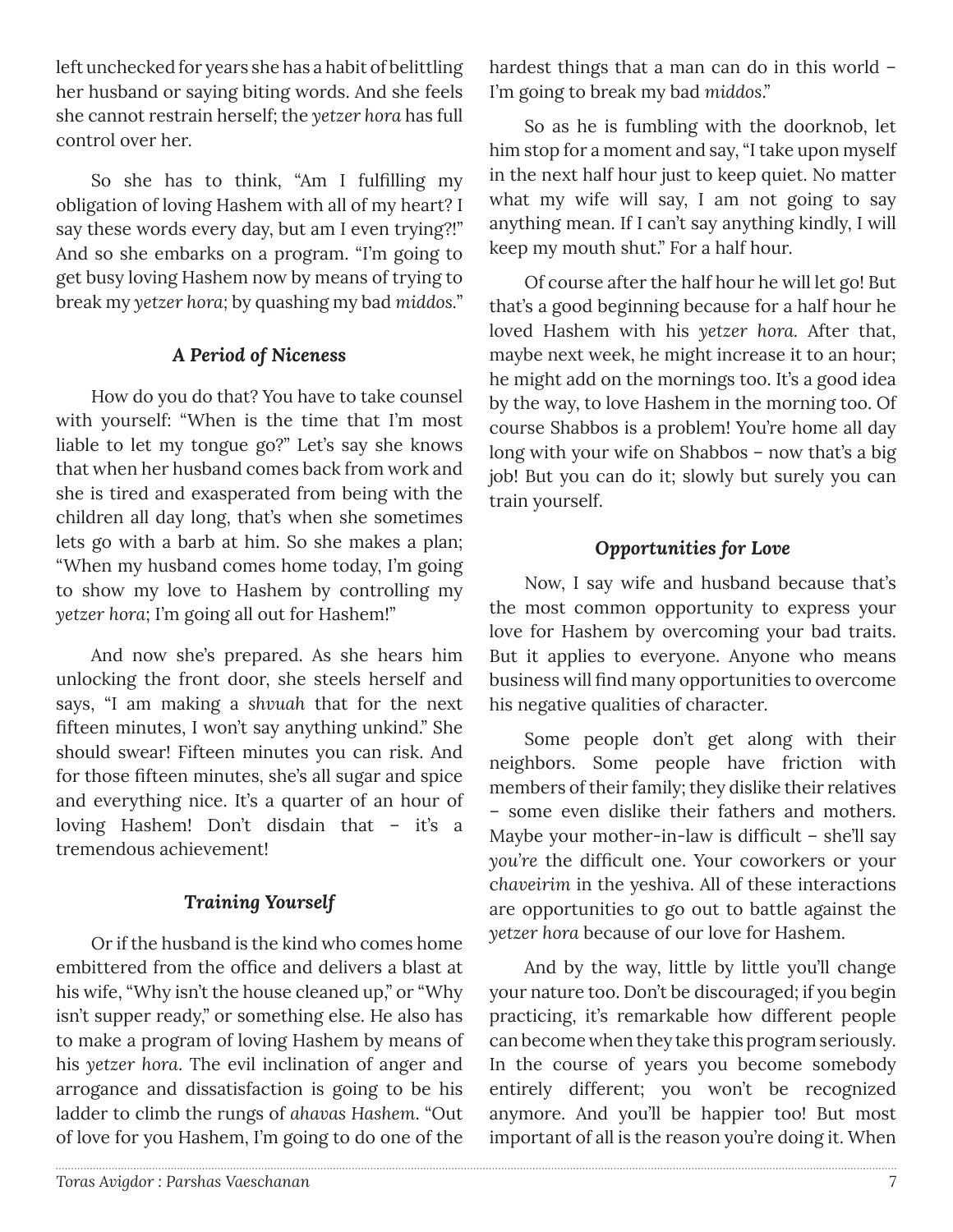you engage in this battle out of love for your Creator, that's how you fulfill the mitzvah of loving Hashem all the days of your life.

# **Climbing on Your Yetzer**

Now, there's another aspect of this mitzvah of loving Hashem with your yetzer hora that I wanted to speak about; bichol levavcha includes taking all the middos that the yetzer hora uses to stir up trouble, and utilizing them for the purpose of serving Hakodosh Boruch Hu. The word "love" includes that - taking everything you have and dedicating it to the object of your love.

We'll take an example; kavod, the desire for glory. 'The desire for glory is capable of removing a man from this world' (Avos 4:21). To us it seems to be that haroidef achar hakavod is a contemptible person. What's lower than a man who's always looking for glory? We despise him as a man who is overcome by his yetzer hora. But actually the yetzer hora for kavod can come to good use. We'll see now that you can climb the ladder of ahavas Hashem with your desire for glory.

# Pulled By The Horse

Now let's be honest with each other  $-$  glory is the sweetest thing to people. We want kavod more than anything else, that's the truth. Why do people become lamdanim? Between me and you, they don't do it l'sheim Shomayim. I'm not criticizing them for that by the way. The gemara says לְעוֹלָם יַעֲסֹק אַדַם בַּתּוֹרָה וּמִצְוֹוֹת שָׁלֹא (Pesachim 50b) לשמה – it's recommended always that a man should labor in Torah and in mitzvos shelo lishma, שמתוך because eventually he will - שֵׁלֹא לִשְׁמָה בָּא לִשְׁמָה come to lishma. All those who excelled in learning didn't do it because of l'sheim Shomayim. Kavod is what's pushing him.

You know it's very hard to learn. It's difficult to become a lamdan; it's like pushing a heavy wagon up a mountain. But suppose you find a nice strong horse that's willing to pull your wagon up the mountain and the horse's name is Kavod? So

harness your wagon to that horse and let him pull along with you! You're using your yetzer hora to climb that mountain of ahavas Hashem!

Now, when you come to the top of the mountain, you look down and say, "I need a horse? I could do it l'sheim Shomayim too." And little by little l'sheim Shomayim comes into you. Ah - that's lishma. Now you're learning Torah because you love Hashem! But you got there with your yetzer hora!

Not only learning. With your desire for kavod you can accomplish many great things. You can become a baal middos, a good husband, a good neighbor. You can daven better and do mitzvos in the best way possible. You'll acquire a keser shem tov, a very good name for yourself. Once a person understands how to use his yetzer hora in order to serve Hashem, his entire life is transformed.

# Contrarian Policewomen

Another example. Everybody has within them the instinct to be a contrarian. The yetzer hora to resist wells up in the heart of all humans. Resist what? It doesn't matter  $-$  something you have to find. That is why today the youth revolt. No matter what the government is, the youth are in revolt. It's a senseless form of nihilism - "Down with the establishment!" There's no logic to it  $-$  just to upend society.

That's why once upon a time you had to be six feet tall to qualify for the police force. When I was a boy, if you saw a police officer, you had respect for him! But today the contrarians made a fuss and so when you walk down the street, you see a girl, a little Chinese girl, this big, wearing a police uniform! What kind of respect could you have? You'll be afraid of her?! It's ridiculous!

I'm walking down Kings Highway, and here's a policeman, six feet high, and standing next to him is a tiny policewoman who is up to his bellybutton! And that little girl - it looks like she's playing dress-up - gets the same salary that the big tall Irishman, the six footer, used to get; even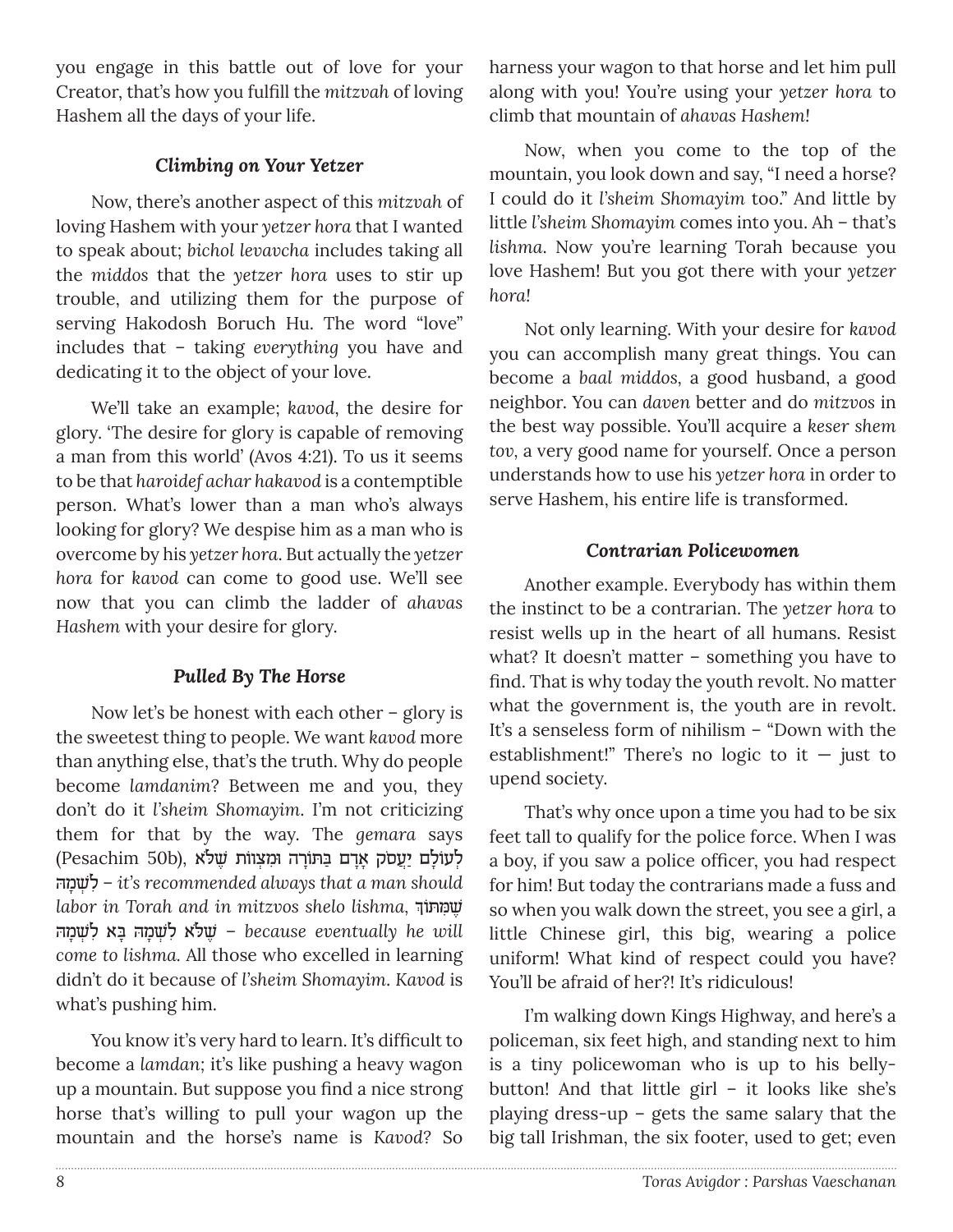more! It's just liberal window-dressing that costs us money for nothing. But no matter; the reshaim have been conquered by their yetzer hora to be contrarians, to be different and to buck the tide.

# Contrarian Jews

Now when we see such a thing, such a senseless way of living, what are we supposed to think? It reminds us that everybody has within him such a contrary instinct! Not only the liberals - we too have that yetzer hora. And bichol levavcha means that we have to love Hashem by using this contrariness for His sake.

The Jew says, "I'm going to be a contrarian too! I'm going to be different! I'm not going to yield to the majority opinion of the gentiles! I'll be stubborn; we are the am keshei oref." And so the Jew who loves Hashem spends all of his days in building up fences and fortifications against the outside world. He'll wear Jewish clothing that makes him look different and he's proud of it! He's a contrarian; he's standing up to the world!

That's why Orthodox Jews don't go to dances. That's why they don't go to movies and that's why they disapprove of television. The Orthodox Jew has successfully withstood the onslaughts of all the wickedness - no nation in the world has ever been as pure, as self-controlled as the Am Yisroel! And a great part of that is because they love Hashem; and part of the love is demonstrated in utilizing the yetzer hora of contrariness.

# Lovely Anger and Hatred

Haven't we seen many times that quiet people have stepped into a breach and utilized the quality of anger to stand up for Hakodosh Boruch Hu? How did they do that? Because the love for Hashem inflames their hearts and they're capable of using their yetzer hora to do great deeds! Someone who loves Hashem is intolerant of wicked things.

It's the great subject of אוֹהֵבֵי הַשָּׁם שִׂנְאוּ רַע Those who love Hashem hate evil (Tehillim 97:10). Now I understand that today, it's not the style to

hate - the word hate is not a kosher word anymore. You can't hate murderers or criminals. Of course, I don't want to say another word, an ugly word, but everybody knows the ugly word, you can't hate them either.

And the truth is that hate is a contemptible middah. People who hate their mothers-in-law or their neighbors are failures, no question about it. But like every yetzer hora, we must use hate for a good purpose, for the love of Hashem. Bichol levavcha means that we recognize this yetzer hora, this middah of the evil inclination and we make use of it to express our love of Hashem. We love You Hashem and so we hate immorality! Certainly! We hate atheism! If you love Hashem so you hate atheism, certainly!

We hate murderers! We would like all murderers to get the electric chair. Look what happens today when they stopped hating murderers. America has become the place where homicide is practiced more than any other country. A country that is supposedly so far advanced in civilization is not able to control the epidemic of murder. A very sick man, Cuomo, one of the worst cholei hanefesh, said, "It's barbaric to kill murderers." He's the real barbarian because anybody who says it's barbaric to kill murderers is a barbarian himself. That's what happens when the yetzer hora is in control! And so we control the yetzer hora, and we hate those whom Hashem hates.

# The Volcano Within You

Well, I'd like to talk to you more about the subject, but my time is up. It's a big subject and I don't have time to exhaust it. But the bottom line is, we are all capable of fulfilling the mitzvah of ahavas Hashem. It's inside of us. How much is there? A great fire! You know inside the earth a great fire is burning. A subterranean fire is under the earth. Sometimes you can see it when there's an eruption of a volcano. We're amazed. So much heat, so much flame, so much energy is hidden in the bowels of the earth.